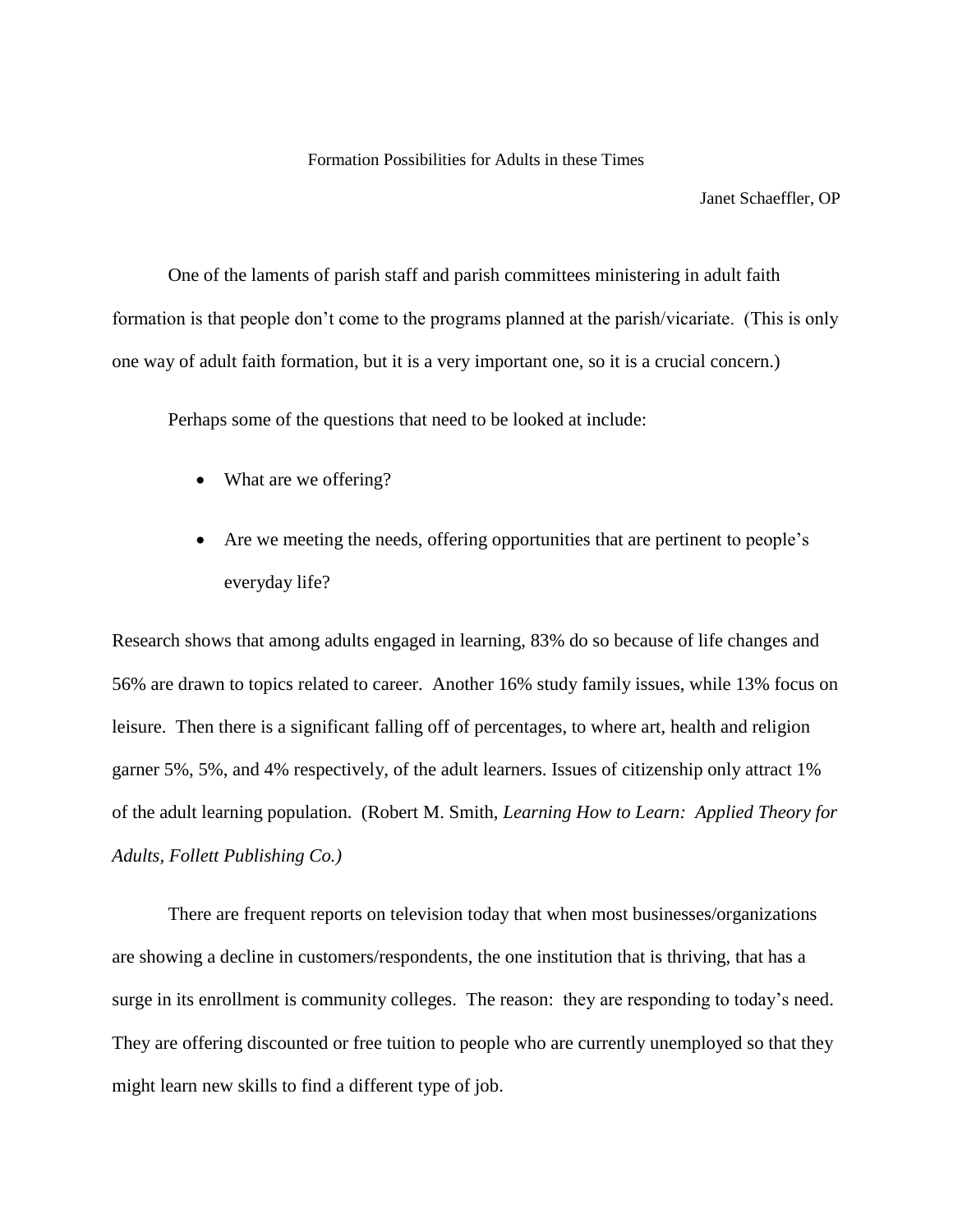Are we doing all we can? Are we who are engaged in adult faith formation in our parishes and vicariates (the U.S. Bishops' pastoral plan, *Our Hearts Were Burning within Us*, says that responsibility belongs to all of us, not just the one staff person who has been designated) seeing this as an opportunity to respond to people's needs?

How are we responding to the needs of those who are unemployed?

Many of our parishes/vicariates are doing an unbelievable job!

- Job fairs which match employers with people who are searching for jobs
- Parish website pages with speakers/help/reflections for this difficult time
- On-site speakers concerning various issues to help people deal with the reality, the implications of these economic times

Have we tried these possibilities:

- Rather than sitting at home, people who are unemployed might appreciate a place to gather at their own parish. Create a coffee house atmosphere. Invite people for given hours each day to drop in for coffee, prayer, discussion; a time to just be with other people.
- Outreach projects. This might be the ideal time to organize more service/outreach projects of people helping others. Invite people who are unemployed to take a leadership role. Don't forget reflection times to give people a chance to talk about what is happening to them during these times.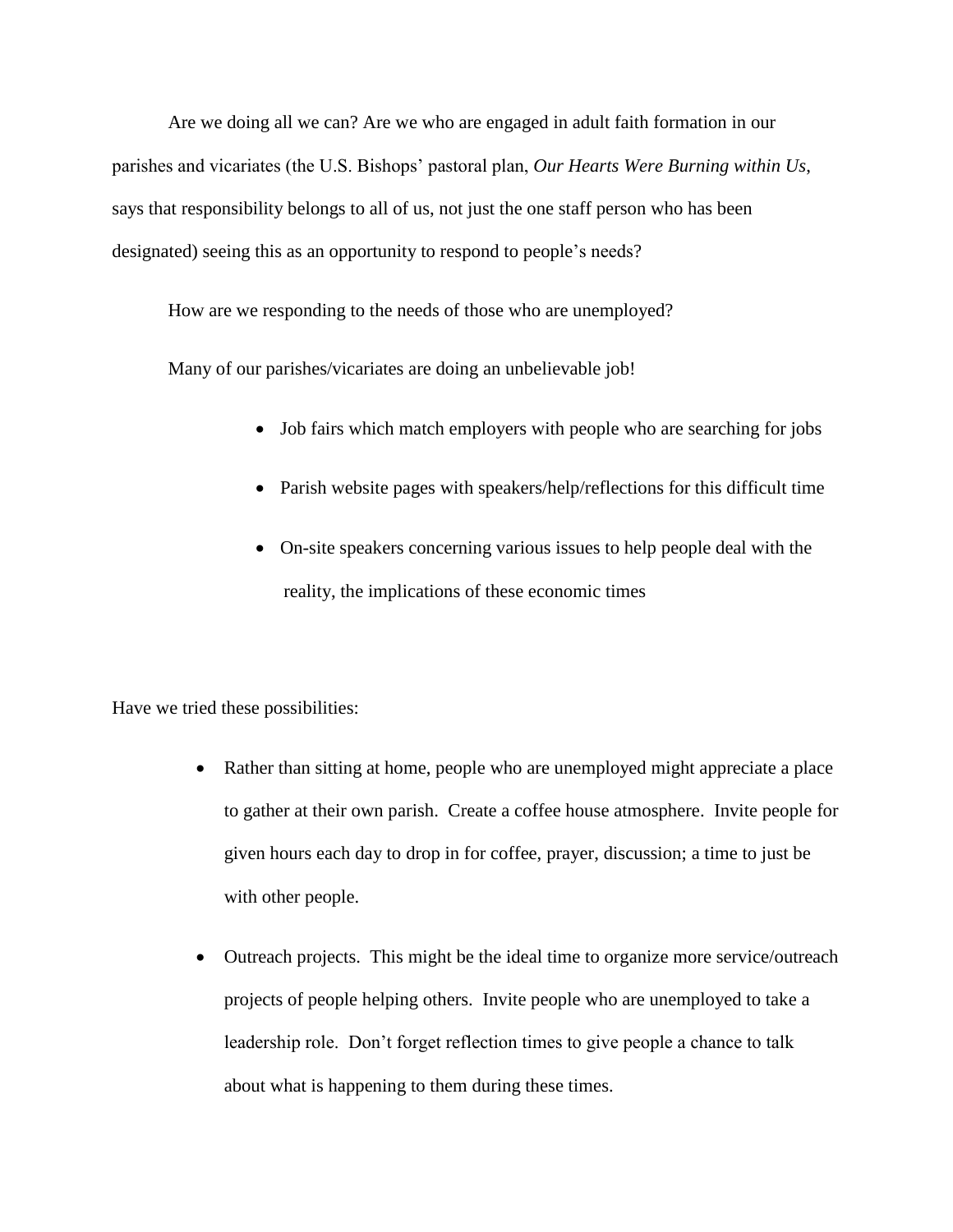- When was the last time your adult faith formation program/process explored prayer? The many ways, forms, methods we have of prayer? Prayer, of course, is always a part of our lives, but, at crisis times people have a tendency to turn to prayer. This might provide the opportunity to explore our rich tradition of prayer and deepen people's awareness of all we richly possess.
- Open the church, the chapel, once a day or once a week. Encourage your parishioners to take time for stillness/quiet for prayer. You might offer different forms of prayer on different days: quiet time, Liturgy of the Hours, Taize Prayer, Centering Prayer, Lectio Divina, etc.
- Many television news shows are currently giving tips for saving, for cutting costs. Host a conversational Swap Meet. Invite people to bring their best ideas of how they've changed their lives, simplified their lives – what's working, what's not.
- Have we ever explored the role of leisure in our lives in our adult faith formation programs? During unemployment, this, of course, is not leisure that has been chosen, but people find themselves in a new situation. When we live in a world that glorifies work, puts all our identity in work, we don't know how to live the Sabbath / participate in leisure. Perhaps this is a time that we can all learn anew (or for the first time).
- What flows from this, of course, is self-identity and self esteem. If people define themselves by their work, that influences all their relationships – family, friends, neighbors, parish, God. Exploring this would be crucial in a faith context. Jesus